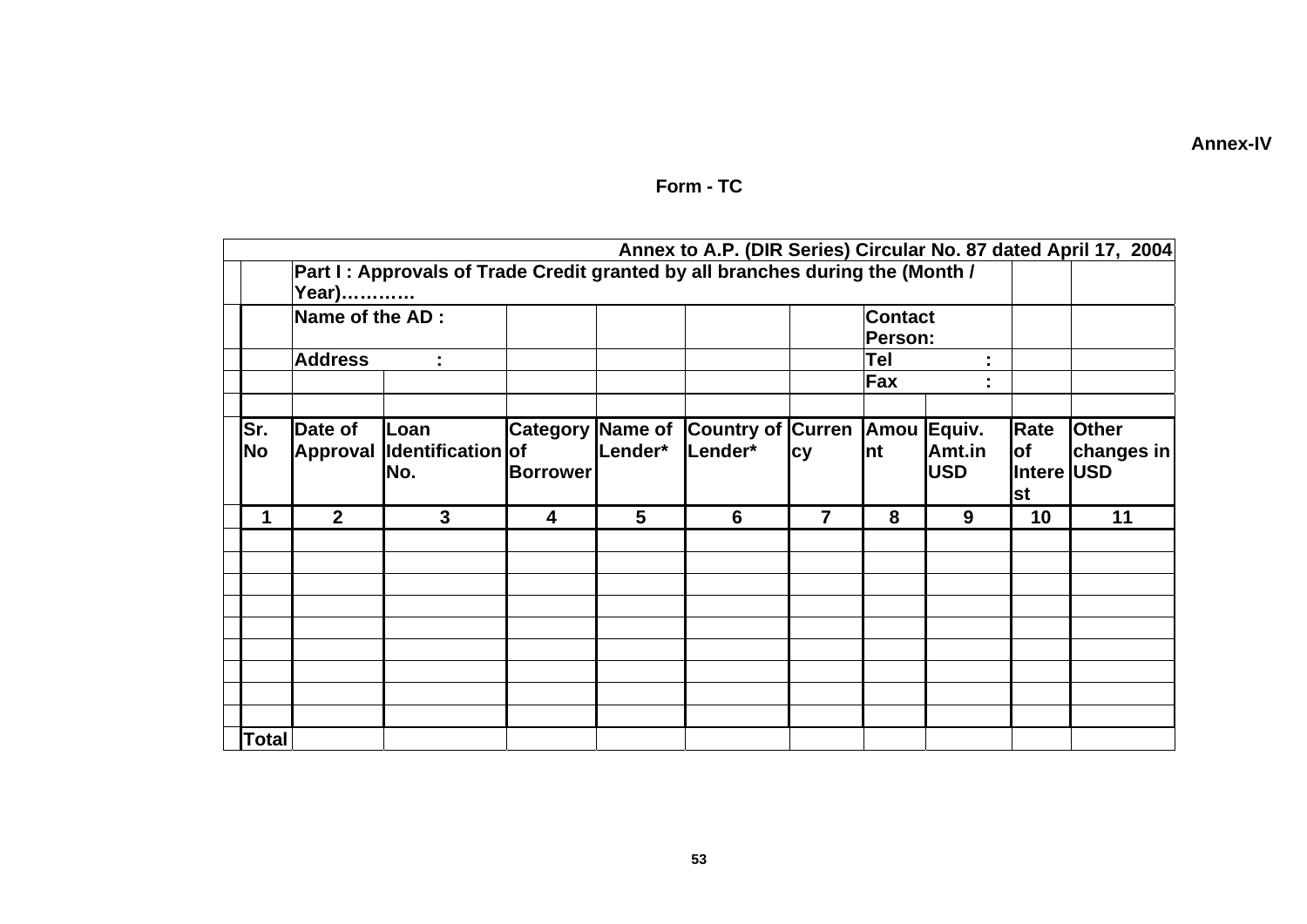| Form $-$<br>ТC  |                                                                                        | Annex to A.P. (DIR Series) Circular No. 87 dated<br>April 17, 2004 |                 |                             |                                     |                                 |  |  |
|-----------------|----------------------------------------------------------------------------------------|--------------------------------------------------------------------|-----------------|-----------------------------|-------------------------------------|---------------------------------|--|--|
|                 | Part I: Approvals of Trade Credit granted by all branches during the<br>(Month / Year) |                                                                    |                 |                             |                                     |                                 |  |  |
|                 |                                                                                        |                                                                    |                 |                             |                                     |                                 |  |  |
| e-mail:         | <b>Period of credit</b>                                                                |                                                                    | Type of Crdit** |                             | Item of Import /<br>proposed Import |                                 |  |  |
| All-in-<br>cost | No. of<br>Days/Mon./Yr time                                                            | Unit of<br>period                                                  | SC/BC           | <b>STC</b> /<br><b>ILTC</b> | ion                                 | <b>Descript Category*</b><br>** |  |  |
| 12              | 13                                                                                     | 14                                                                 | 15              | 16                          | 17                                  | 18                              |  |  |
|                 |                                                                                        |                                                                    |                 |                             |                                     |                                 |  |  |
|                 |                                                                                        |                                                                    |                 |                             |                                     |                                 |  |  |

I. Supplier's Credit (SC)

II. Buyer's Credit (BC)

III. Short-term Trade Credit (STC) (maturity period up to one year)

IV. Long-term Trade Credit (LTC) (maturity period more than one year & less than three years)

V. Total Trade Credit (TC) (I+II)

\*: or Supplier

\*\*: Please type respective code such as SC or BC; STC or LTC.

\*\*\*: Petroleum Oil Lubricants (POL), Capital Goods (CG), Others (OT)

Note 1: The format of the loan identification number is : TC/(Name of the Bank/branch)/(Identification No.)

Note 2: Information in column nos. 8 to 13 should be numeric only. No alphabets should be entered in those columns.

Note 3:Date format in col. No 2 is YYYY/MM/DD. For example, December 31, 2003 should be entered as 2003/12/31